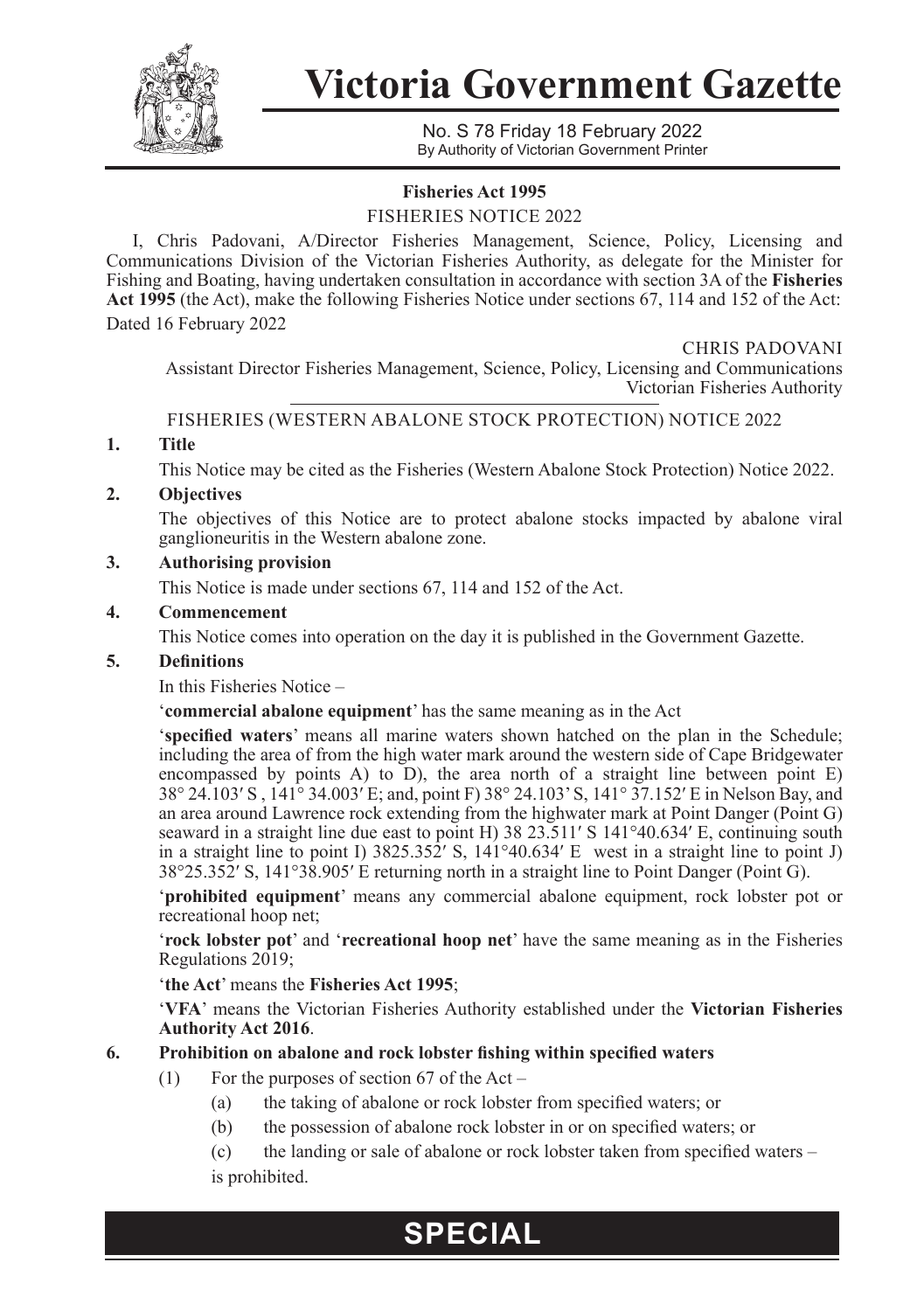- (2) For the purposes of section 114 of the Act,
	- (a) the use of any prohibited equipment in specified waters; or

(b) the possession of any prohibited equipment in or on specified waters – is prohibited.

- (3) Sub-clause (2)(b) does not apply to a person if the equipment is stored or secured on board a boat and the boat is travelling by the shortest practicable route from a place outside of the specified waters to another place outside of those waters.
- (4) For the purposes of the Act, the catch limit with respect to the taking of abalone or rock lobster from, or the possession of abalone or rock lobster in or on, specified waters is 0.

# **7. Exemptions**

- (1) This notice does not apply to an authorised officer, police officer or employee or agent of the VFA acting in the execution of their duties.
- (2) An authorised officer may issue a permit authorising a person to carry out one or more activities prohibited or restricted by this fisheries notice –
	- (a) subject to any conditions; and
	- (b) to be effective for any period of time –

that the officer specifies in the permit.

(3) The holder of a permit issued under sub-clause (2) must comply with any condition to which the permit is subject.

Penalty: 50 penalty units

#### **8. Application to Fisheries Reserves**

For the purposes of section 152(4), this notice applies to all Fisheries Reserves.

#### **9. Revocation**

- (1) The Fisheries (Western Abalone Zone Stock Protection) Notice 2022, gazetted on 25 January 2022 (No. S 36), is revoked.
- (2) Unless sooner revoked, this Notice will be revoked on 28 March 2022.

#### **Notes:**

Contravention of any prohibition under sections 67 and 114 of the Act, as set out in this Fisheries Notice, is an offence under that section of the Act. A maximum penalty of 100 penalty units or 6 months imprisonment or both applies.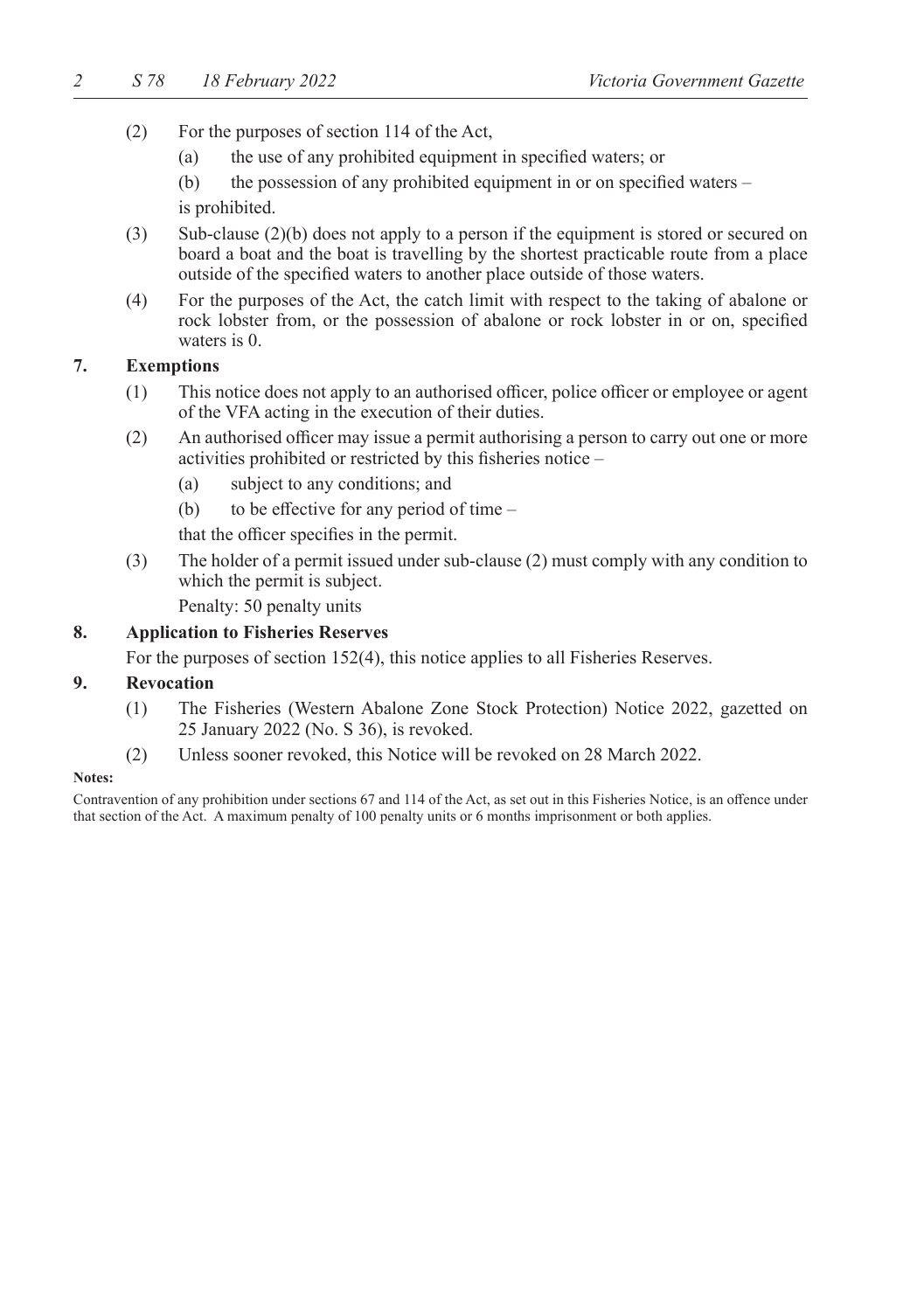

**SCHEDULE**

Geocentric Datum of Australia (GDA) 94 Coordinate Labels: Degrees and decimal minutes